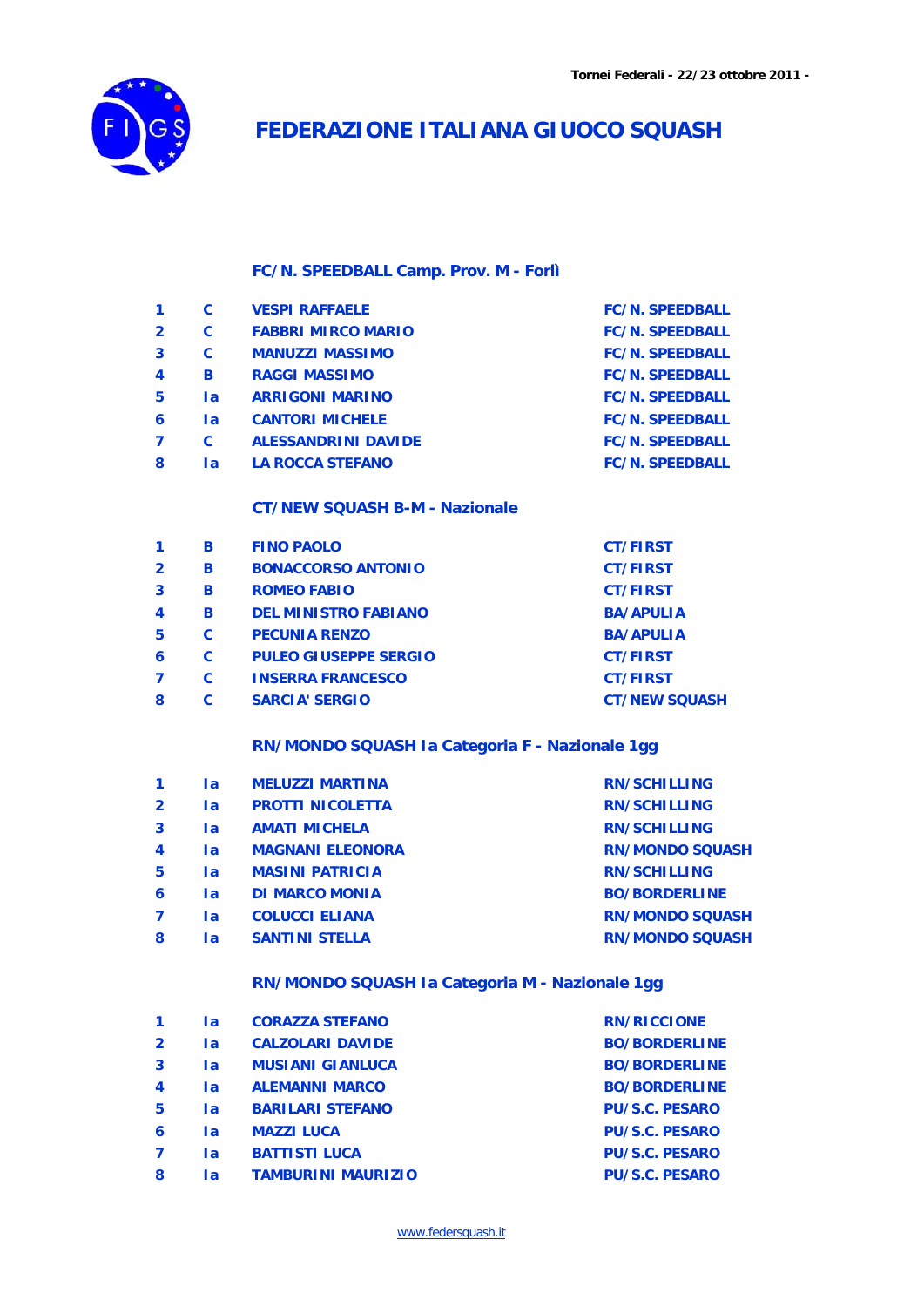

# **FEDERAZIONE ITALIANA GIUOCO SQUASH**

### **FI/EQUINOX C-M - Nazionale**

| 1              | C         | <b>LUSINI SIMONE</b>            | <b>FI/EQUINOX</b>      |
|----------------|-----------|---------------------------------|------------------------|
| $\overline{2}$ | C         | <b>COSMI LORENZO</b>            | <b>FI/SQUASH</b>       |
| 3              | C         | <b>CELLINI ALBERTO</b>          | <b>FI/SQUASH</b>       |
| 4              | C         | <b>DONDOLI MASSIMO</b>          | <b>FI/EQUINOX</b>      |
| 5              | <b>la</b> | <b>BETTI FABRIZIO</b>           | <b>SI/CONCHINA</b>     |
| 6              | C         | <b>ZANIERI LUCA</b>             | <b>FI/C.S. FIRENZE</b> |
| 7              | <b>la</b> | <b>MARTELLI FABIO</b>           | <b>FI/SQUASH</b>       |
| 8              | C         | <b>PACINI MARCO</b>             | <b>FI/EQUINOX</b>      |
|                |           | TR/S. VALENTINO B-M - Nazionale |                        |
| 1              | R         | <b>TRABALZA YURI</b>            | <b>PG/FOLIGNO</b>      |
| າ              | R         | <b>DICCL MASSIMO</b>            | <b>DC/FOLICNO</b>      |

|                | Ð        | IRADALLA IURI             | <b>FU/FULIUIVU</b>     |
|----------------|----------|---------------------------|------------------------|
| $\overline{2}$ | в        | <b>RICCI MASSIMO</b>      | <b>PG/FOLIGNO</b>      |
| 3              | C        | <b>SIMONI DIEGO</b>       | <b>PG/FOLIGNO</b>      |
| 4              | C        | <b>ROCCHETTI GIANLUCA</b> | <b>PG/FOLIGNO</b>      |
| 5              | <b>C</b> | <b>MANCINELLI MARCO</b>   | <b>TR/S. VALENTINO</b> |
| 6              | C        | <b>CHIRAZ PIERPAOLO</b>   | <b>TR/S. VALENTINO</b> |
|                | C        | <b>CHIARALUCE MASSIMO</b> | <b>PG/PLANET</b>       |
| 8              | C        | <b>TOMARELLI ANTONIO</b>  | <b>PG/PLANET</b>       |
|                |          |                           |                        |

#### **NO/INCONTRO B-M - Nazionale**

| C   | <b>FARNETI YURI</b>          | NO/INCONTRO          |
|-----|------------------------------|----------------------|
| R   | <b>PASTERIS LUCA</b>         | NO/INCONTRO          |
| l a | <b>CIPOLLETTA EUGENIO</b>    | <b>TO/PROSPORT</b>   |
| в   | <b>TRIPODI PAOLO</b>         | <b>MI/NT SQUASH</b>  |
| R   | <b>MENICHETTI ATTILIO</b>    | <b>CT/NEW SOUASH</b> |
| C   | <b>RAMBALDI LUCA</b>         | <b>MI/NT SQUASH</b>  |
| R   | <b>CAMPOSTRINI GIANMARIO</b> | <b>BS/MANIA</b>      |
| R   | <b>GAINOTTI DUCCIO</b>       | <b>CO/ALBAVILLA</b>  |
|     | PD/2001 C-F - Nazionale      |                      |
|     |                              |                      |

|                | C         | <b>RAPUANO LAURA</b>          | <b>LU/VERSILIA</b>   |
|----------------|-----------|-------------------------------|----------------------|
| $\overline{2}$ | <b>la</b> | <b>ANGEL GABRIELE ELENORA</b> | <b>PD/2001</b>       |
| 3              | C         | <b>MONTI IRENE</b>            | <b>NO/INCONTRO</b>   |
| 4              | l a       | <b>TESCONI AUGUSTA</b>        | <b>LU/VERSILIA</b>   |
| 5              | C         | <b>CIGNI ANTONELLA</b>        | <b>UD/PALAGYM</b>    |
| 6              | l a       | <b>DAL SANTO GIULIA</b>       | <b>VI/PEGASO</b>     |
|                | la.       | <b>BIANCHI MARIA</b>          | <b>VR/OLD COUVER</b> |
| 8              | la        | <b>VASCOTTO VERONICA</b>      | <b>VE/NEWLINE</b>    |
|                |           |                               |                      |